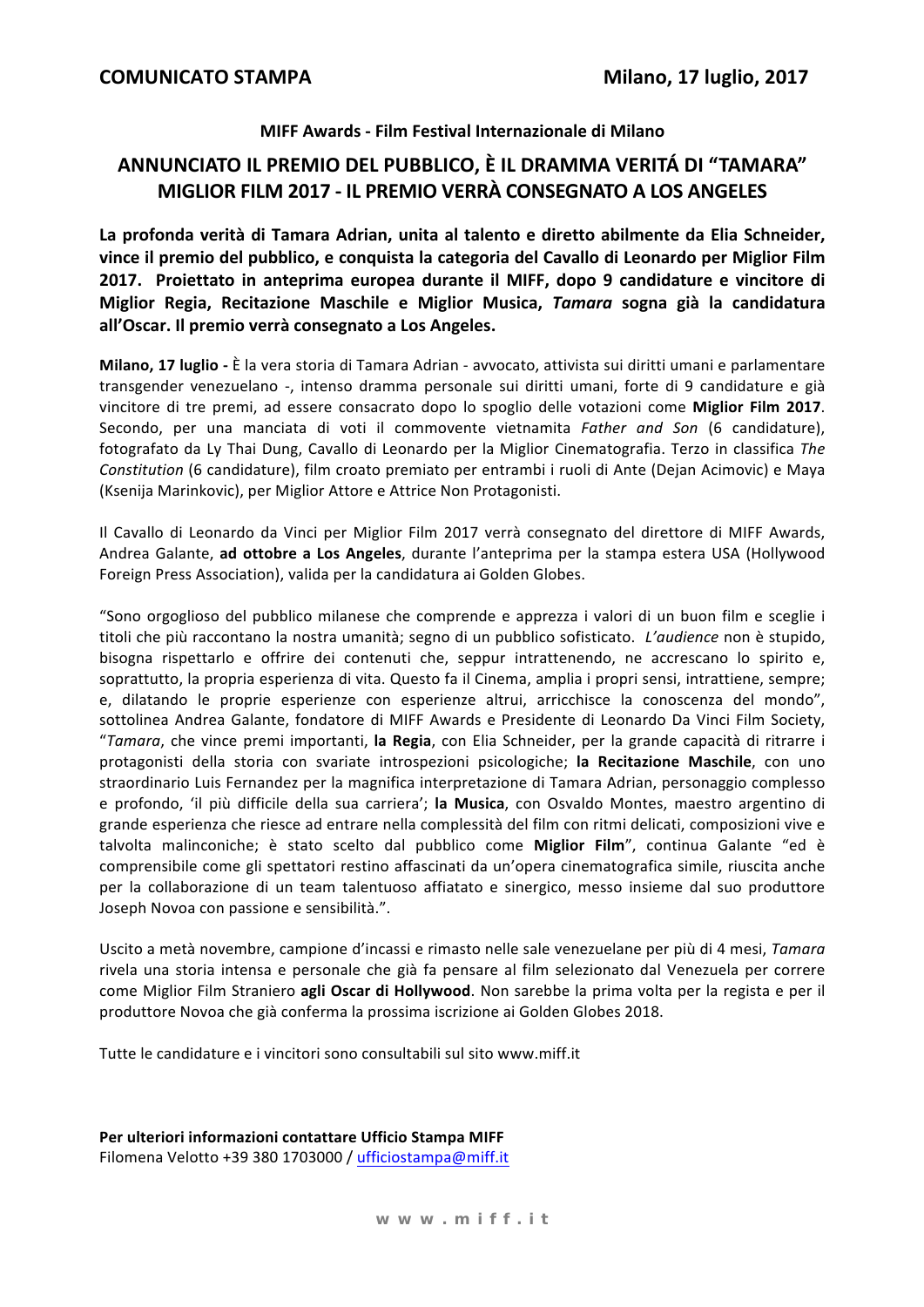## **COMUNICATO STAMPA**

### **SCHEDE FILM VINCITORE CATEGORIA MIGLIOR FILM** ΤΑΜΑΡΑ

PAESE: Venezuela

**DURATA: 120 minuti** 

SINOSSI: Un avvocato di successo, con moglie e due bambini, che viene finalmente a patti con il suo sentire più profondo: diventare una donna. Comincia così un viaggio dove il protagonista affronterà il bisogno di uscire dal proprio corpo per entrare in quella di Tamara, che sente come la sua vera identità... Comincia un viaggio dove i suoi bisogni e le sue azioni metteranno la sua vita familiare a rischio e lo porteranno a prendere decisioni che cambieranno la sua vita per sempre.

La vera storia di Tamara Adrian, parlamentare Venezuelana e attivista internazionale per i diritti umani, corre già per candidarsi ai Golden Globes e agli Oscar 2018.



CAST: Luis Fernandez, Prakriti Maduro, Karina Velasquez, Mimi Lazo

PRODUCER: Joseph Novoa / REGIA: Elia K. Schneider / SCENEGGIATURA: Fernando Butazzoni, Elia K. Schneider / MONTAGGIO: Christian Alexander, Joseph Novoa / MUSICHE: Osvaldo Montes / FOTOGRAFIA: Petr Cikhart / PRODUCTION DESIGNER: Yvo Hernandez

#### **BIOGRAFIE VINCITORI:**

JOSEPH NOVOA (Miglior Film): nato in Uruguay, Novoa, produttore-regista-sceneggiatore, naturalizzato in Venezuela e Stati Uniti, ha iniziato a dirigere serie e film in televisione nel 1990. Il film Sicario, diretto nel 1994. vinse 27 premi internazionali e rimase nelle sale per 35 settimane diventando uno dei più importanti blockbuster del Venezuela e fu scelto per rappresentare il paese agli Oscar dell'Academy. Nella sua carriera ha diretto e prodotto vari film, anche in partnership con sua moglie Elia K. Schneider, ed è membro della Spanish Royal Academy of Films e della Venezuela Academy of Films

ELIA K. SCHNEIDER (Miglior Regia): regista e sceneggiatrice Venezuelana-Americana proveniente dal teatro, è stata selezionata 4 volte per rappresentare con i suoi film il Venezuela agli Oscar dell'Academy. Il suo ultimo film Punto y Raya (2005) ha vinto 30 premi internazionali. Attualmente è impegnata nella pre-produzione del suo prossimo film The Black Stork, di una serie tv e uno spettacolo teatrale che sarà sulla scena di New York nel 2017.

LUIS FERNANDEZ (Miglior Recitazione Maschile): Attore, scrittore e regista nativo del Venezuela, noto per le sue performance in film come Francisco de Miranda. Premiato come miglior attore per la sua performance in Caracas, amore fino alla morte, Un sueño en el Abismo e Desnudo con Naranjas; ha creato come regista teatrale gli spettacoli di maggior successo degli ultimi anni in Venezuela.

OSVALDO MONTES (Miglior Musica): nato in Argentina, è un compositore e produttore musicale pluripremiato conosciuto e rinomato soprattutto nell'ambiente latino e canadese. Negli anni '70 lavorò con icone della musica come Los Calchakis e Mercedes Sosa; ma è conosciuto anche per il suo lavoro in Cachimba (2004), Plata quemada (2000) e El lado oscuro del corazón (1992). La sua esperienza lo ha reso sempre molto versatile e abile nel dare dei contributi originali e importanti nell'industria cinematografica.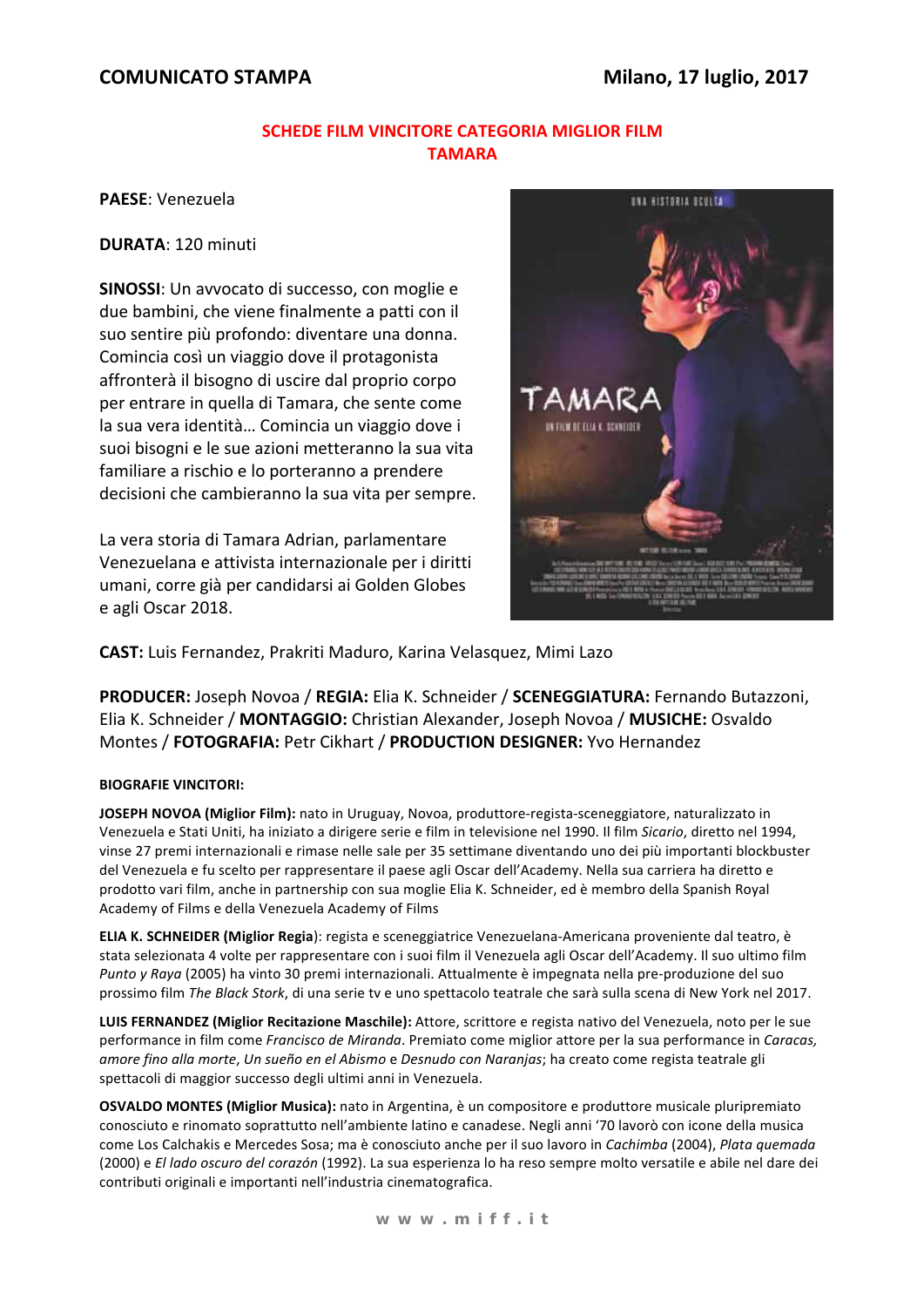# **MIFF AWARDS 2017 VINCITORI / WINNERS**

MIGLIOR FILM (PREMIO DEL PUBBLICO) / BEST FILM (AUDIENCE AWARD) TAMARA (Venezuela, Francia)

MIGLIOR FILM IN LINGUA ITALIANA / BEST ITALIAN LANGUAGE FILM TUTTO QUELLO CHE VUOI (Italia)

> MIGLIOR DOCUMENTARIO / BEST DOCUMENTARY ICARUS (USA)

MIGLIOR REGIA / BEST DIRECTING ELIA K. SCHNEIDER per TAMARA (Venezuela)

MIGLIOR SCENEGGIATURA / BEST SCREENWRITING PAUL SHOULBERG per THE GOOD CATHOLIC (USA)

MIGLIOR CINEMATOGRAFIA / BEST CINEMATOGRAPHY LY THAI DUNG per FATHER AND SON (Vietnam)

> MIGLIOR MONTAGGIO / BEST EDITING STEFAN AVALOS per STRAD STYLE (USA)

MIGLIOR RECITAZIONE MASCHILE / BEST ACTING PERFORMANCE MALE LUIS FERNANDEZ per TAMARA (Venezuela)

MIGLIOR RECITAZIONE FEMMINILE / BEST ACTING PERFORMANCE FEMALE OLIVIA LONSDALE per SILK ROAD (Olanda, Spagna)

MIGLIOR ATTORE NON PROTAGONISTA / BEST SUPPORTING ACTOR DEJAN ACIMOVIC per THE CONSTITUTION (Croazia)

MIGLIOR ATTRICE NON PROTAGONISTA / BEST SUPPORTING ACTRESS KSENIJA MARINKOVIC per THE CONSTITUTION (Croazia)

MIGLIOR SCENOGRAFIA / BEST PRODUCTION DESIGN ROTISLAV ZAKROCHINSKY per WAITING FOR CHARLOTTE DE CORDAY PROJECT (Russia)

MIGLIOR MUSICA O COLONNA SONORA / BEST MUSIC OR SOUNDTRACK OSVALDO MONTES per TAMARA (Venezuela)

> MENZIONE SPECIALI / SPECIAL MENTION THE GATEWAY BUG (USA)